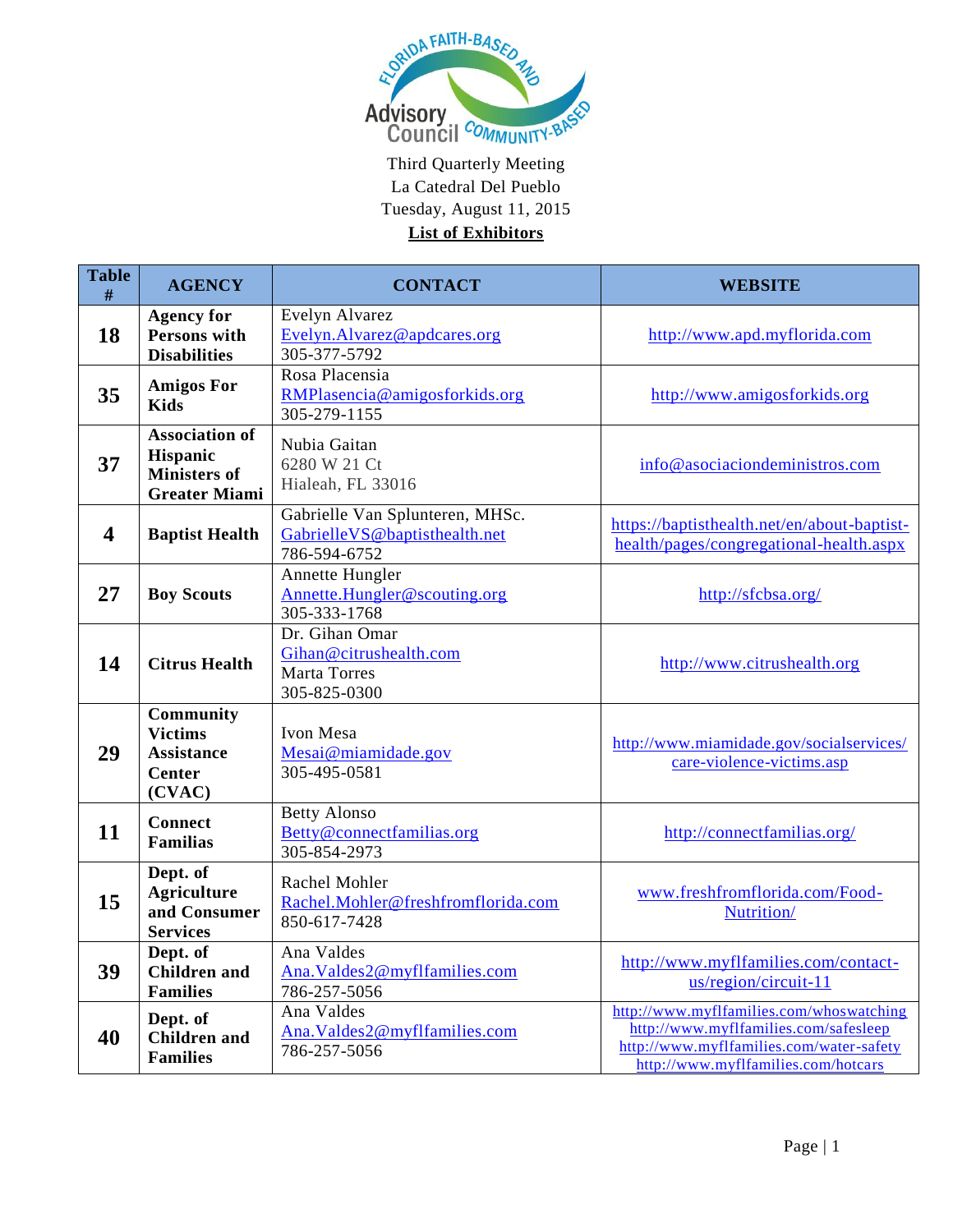

| 12 | Dept. of<br>Education $-$<br>Vocational<br>Rehabilitation                           | Marie Sikah<br>305-256-6207<br>Rosa Fernandez<br>305-643-7659                                   | http://www.rehabworks.org/area6_offices.s<br>html                                                                                                             |
|----|-------------------------------------------------------------------------------------|-------------------------------------------------------------------------------------------------|---------------------------------------------------------------------------------------------------------------------------------------------------------------|
| 42 | Dept. of<br>$Health -$<br>Women, Infant,<br>and Children<br>Program                 | Olga Connor<br>Olga.Connor@flhealth.gov<br>786-336-1276                                         | http://www.floridahealth.gov/programs-<br>and-services/wic/wic-program-info.html                                                                              |
| 43 | Dept. of<br>$Health -$<br>Children's<br>Medical<br><b>Services</b>                  | Nadine Francis<br>Nadine.Francis@flhealth.gov<br>305-679-6621                                   | http://www.cms-kids.com                                                                                                                                       |
| 44 | Dept. of<br><b>Health</b> – <i>Office</i><br>of Community<br>Health and<br>Planning | Mayra Garcia<br>Mayra.Garcia@flhealth.gov<br>305-234-5400 x2507                                 | http://miamidade.floridahealth.gov/progr<br>ams-and-services/community-health-<br>planning/index.html                                                         |
| 45 | Dept. of<br>$Health -$<br>Community<br>Resilience                                   | Chelsea Kalika<br>Chelsea.Kalika@flhealth.gov<br>786-845-0100                                   | http://www.floridahealth.gov/programs-<br>and-services/emergency-preparedness-<br>and-response/community-<br>preparedness/community-<br>resilience/index.html |
| 16 | Dept. of<br>$Health -$<br>STD/HIV<br>Prevention and<br>Control                      | Karen Iglesias<br>Karen. Iglesias@flhealth.gov<br>305-643-7420 Ext. 22925                       | http://miamidade.floridahealth.gov/progr<br>ams-and-services/infectious-disease-<br>services/index.html                                                       |
| 49 | Dept. of<br><b>Juvenile</b><br><b>Justice</b>                                       | Maria Gilhooley<br>Maria.Gilhooley@djj.state.fl.us<br>305-637-2911                              | http://www.djj.state.fl.us/home                                                                                                                               |
| 19 | Dept. of Elder<br><b>Affairs</b><br>Alliance for<br>Aging                           | Rhina Jaar<br>Jaarr@allianceforaging.org<br>305-670-6500, ext. 222                              | http://www.allianceforaging.org/                                                                                                                              |
| 10 | Early<br>Learning<br><b>Coalition</b>                                               | <b>Evelio Torres</b><br>Etorres@elcm.org<br>Jackie Russell<br>Jrussell@elcm.org<br>305-646-7220 | http://elcmdm.org/                                                                                                                                            |
| 36 | <b>Farm Share</b>                                                                   | Kristin King Jaiven<br>Kristen@farmshare.org<br>305-537-8020                                    | http://farmshare.org/                                                                                                                                         |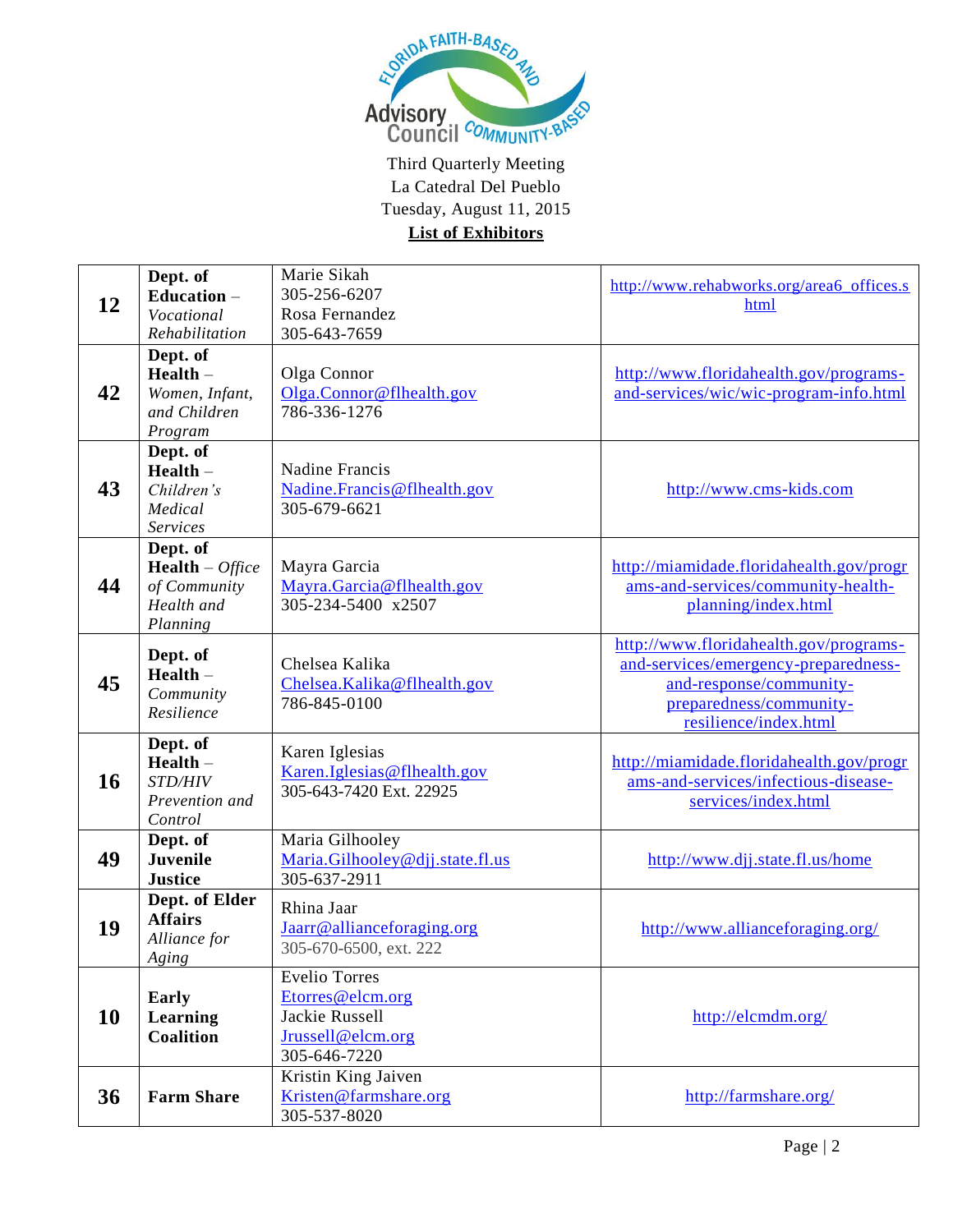

| 17             | <b>Federation for</b>           | Janet Pereyra                        |                                        |
|----------------|---------------------------------|--------------------------------------|----------------------------------------|
|                |                                 | Janet@fofmiami.org                   | http://fofmiami.org/                   |
|                | <b>Families</b>                 | 786-802-3448                         |                                        |
|                |                                 | Mario Gonzalez or Alex Trinicheck    |                                        |
| 20             | <b>Fire Fighters -</b>          | Contact Mario786 422-4228            | http://www.miamidade.gov/fire/         |
|                | <b>Elderly Links</b>            | Alex 786 331-4925                    |                                        |
|                | Guardian ad<br><b>Litem</b>     | Christella Tyson                     |                                        |
| 9              |                                 | Christella.Tyson@gal.fl.gov          | http://guardianadlitem.org/get-        |
|                |                                 | 305-679-2200                         | involved/find-local-program/           |
|                |                                 | <b>Enoch Milien</b>                  |                                        |
|                | Haitian                         | 35 NE 193rd Terr                     |                                        |
| 33             | Fellowship                      | Miami Gardens, FL 33169              | enochmilien@hotmail.com                |
|                | <b>Association</b>              | 786-487-6836                         |                                        |
|                |                                 | Sylvia Smith-Torres                  |                                        |
| $\overline{2}$ | <b>His House</b>                | Storres@hhch.org                     | http://www.hhch.org                    |
|                |                                 | 305-430-0085 x203                    |                                        |
|                |                                 | Manny Sarria                         |                                        |
|                |                                 | Mannys@miamidade.gov                 |                                        |
| 26             | <b>Homeless</b><br><b>Trust</b> | Quincy O'Bryan                       | http://www.miamidade.gov/homeless/     |
|                |                                 | Quincy.Obryan@themnetwork.com        |                                        |
|                |                                 | 305-571-1455 x 114                   |                                        |
|                | Juvenile                        | <b>Cathy Burgos</b>                  |                                        |
| 48             | <b>Assessment</b>               | Jac0011@miamidade.gov                | http://www.miamidade.gov/juvenileservi |
|                | Center                          | 305-755-6120                         | ces/assistance.asp                     |
|                | <b>Miami</b>                    | Cecilia Gutierrez                    |                                        |
| 32             | Children's                      | Cgabety@miamichildrensinitiative.org | http://miamichildrensinitiative.org/   |
|                | <b>Initiative</b>               | 305.514.6120                         |                                        |
|                | Miami-Dade                      | Mark Zaher                           |                                        |
| 7              | <b>County Public</b>            | Mzaher@dadeschools.net               | http://dadeschools.net                 |
|                | <b>Schools</b>                  | 305-995-2710                         |                                        |
|                | Miami-Dade                      | Sylvia Godoy                         |                                        |
| 8              | <b>County Public</b>            | Sgodoy@dadeschools.net               | http://dadeschools.net                 |
|                | <b>Schools</b>                  | 305-995-2710                         |                                        |
|                | <b>MD</b> Foster and            | Shamele Jenkins                      |                                        |
| 31             | <b>Adoptive</b>                 | Shabenj@aol.com                      | http://www.miamidadefapa.org/          |
|                | Parent Assoc.                   | 305-469-1157                         |                                        |
|                | <b>One Church</b>               | Gloria Jackson Davis                 |                                        |
| 34             | <b>One Child</b>                | Gjrich911@aol.com                    | http://www.ococfl.org/                 |
|                |                                 | 786 - 251 - 4501                     |                                        |
| 6              | <b>Our Kids</b>                 | <b>Marcel Rivas</b>                  |                                        |
|                |                                 | Rivasm@ourkids.us                    | http://www.ourkids.us                  |
|                |                                 |                                      |                                        |